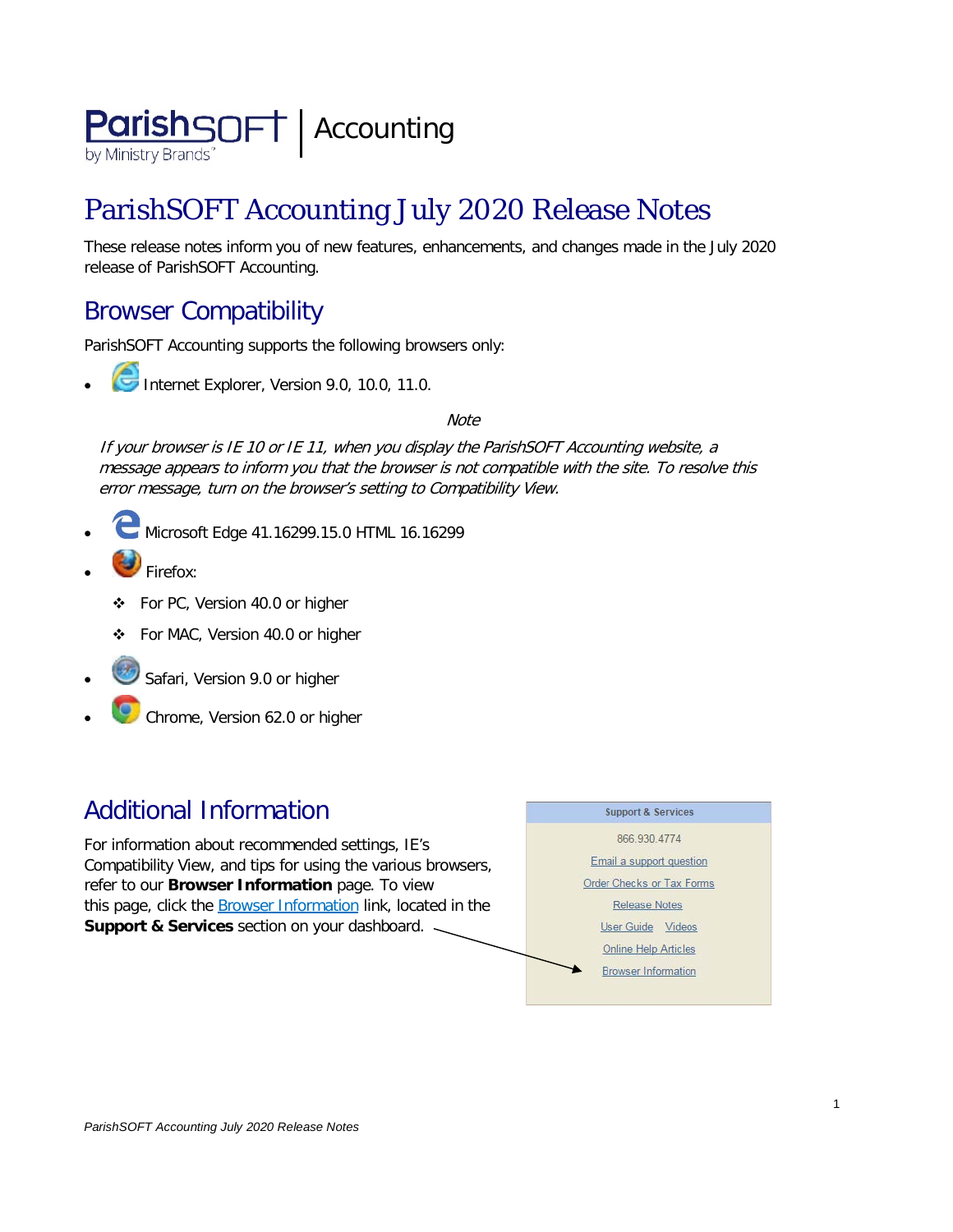### What's New

Ledger and Payables

| <b>Bills</b> |
|--------------|

### Added Ability to Print a Report Containing a Bill's Transaction Details

You can now print a report containing the transaction details for a selected bill. Simply find and open the desired bill. Then, click the newly added **Print Bill** button (shown below) to generate a report. After the report is generated, you can use your browser's print control to print it.

|                     |                                                                       | <b>Bill Information</b> |                 |                       |                         |                   |              |
|---------------------|-----------------------------------------------------------------------|-------------------------|-----------------|-----------------------|-------------------------|-------------------|--------------|
|                     |                                                                       |                         |                 |                       |                         | Watch Help Video! |              |
|                     | Bank Account: Cash, Checking Account-General: A-1-10-1101-00 1101.00P |                         | $\vee$          |                       | Balance: 59,522.07      |                   |              |
| Bill Number: 194    |                                                                       |                         |                 | Invoice Number: 8001  |                         |                   |              |
|                     | Vendor: Amy Williams                                                  | v                       |                 |                       | Invoice Date: 10/7/2019 |                   |              |
|                     | Amy Williams<br>4234 Rush Branch Rd.<br>Sugar Grove, NC 28679         | ×                       |                 |                       | Due Date: 10/7/2019     |                   |              |
|                     |                                                                       |                         |                 | <b>Discount Date:</b> |                         |                   |              |
|                     |                                                                       | $\rightarrow$           |                 | Terms:                |                         |                   | $\mathbf{v}$ |
| Comment:            |                                                                       |                         |                 |                       |                         |                   |              |
| <b>Check Number</b> |                                                                       | Check Date              |                 | Payee                 |                         |                   |              |
| 3764                |                                                                       | 10/7/2019               |                 | Amy Williams          |                         |                   |              |
|                     |                                                                       |                         |                 |                       |                         |                   |              |
|                     | Account                                                               | Amount                  | Comment         | Paid                  | Project                 |                   | 1099         |
|                     | 5110.00MIN: Priests' Compensation E-1-01-09-5110-                     | 800.00                  |                 | Y                     |                         | $\check{ }$       |              |
|                     | Total:                                                                | 800.00                  |                 |                       |                         |                   |              |
|                     |                                                                       | Submit                  | <b>Memorize</b> |                       |                         |                   | Print Bill   |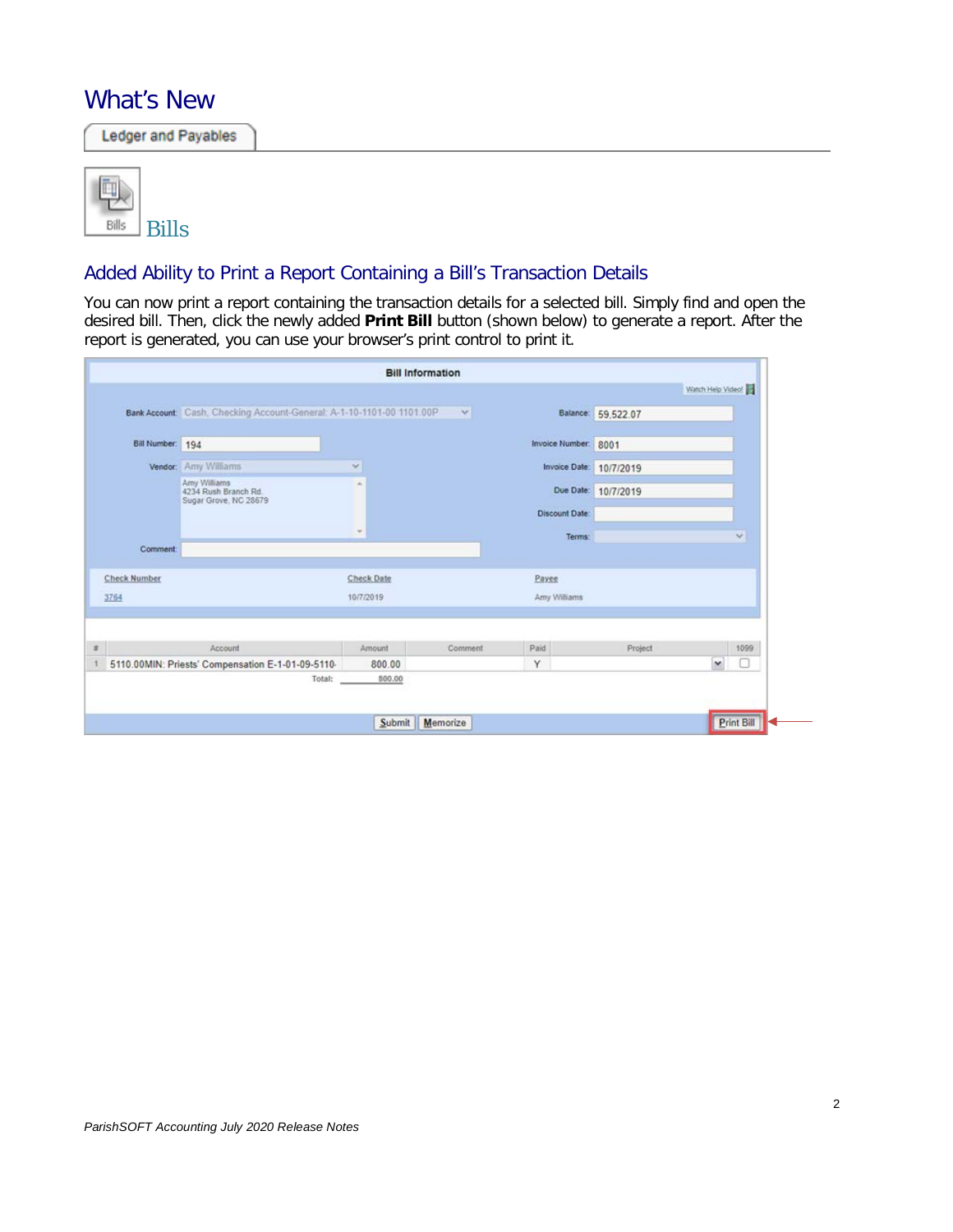

### Added Ability to Print a Deposit Transaction Report

You can now print a report containing details about a specific bank deposit. Simply find and open the deposit. Then, click the newly added **Print Deposit** button (shown below) to generate a report. After the report is generated, you can use your browser's print control to print it.

|                    |                                     |                                                     |                      |        | <b>Deposit Information</b> |                |                       |                   |
|--------------------|-------------------------------------|-----------------------------------------------------|----------------------|--------|----------------------------|----------------|-----------------------|-------------------|
|                    |                                     |                                                     |                      |        |                            |                |                       | Watch Help Video! |
|                    |                                     | Bank Account Wachovia Bank: A-1-10-1101-21 1101.21P |                      |        | $\checkmark$               |                | Total: 1720.00        |                   |
| Deposit Number: 30 |                                     |                                                     |                      |        |                            |                | Date: 6/30/2012       |                   |
|                    | Comment:                            |                                                     |                      |        |                            |                |                       |                   |
|                    |                                     |                                                     |                      |        |                            |                |                       |                   |
|                    |                                     |                                                     |                      |        |                            |                |                       |                   |
|                    |                                     | Account                                             |                      | Amount | Comment                    |                | Project               |                   |
|                    |                                     | 4105.00REV: Donations, General I-1-00-00-4105-00    |                      | 120.00 | <b>Girl Scout troop</b>    |                |                       | $\check{ }$       |
|                    |                                     |                                                     | Total:               | 120,00 |                            |                |                       |                   |
|                    |                                     |                                                     |                      |        |                            |                |                       |                   |
|                    | <b>Accounts Receivable Payments</b> |                                                     |                      |        |                            |                |                       |                   |
|                    | Date                                | Payment#                                            |                      |        | <b>Customer Name</b>       | Payment Method | <b>Payment Amount</b> | Ref#              |
| #                  | 17<br>6/30/2012                     |                                                     | Girl Scout Troop 257 |        |                            | Check          | 300.00                |                   |



### Added Ability to Print a Journal Entry Transaction Report

You can now print a report containing details for transactions recorded through a specific journal entry. Simply find and open the journal entry. Then, click the newly added **Print Journal Entry** button (shown below) to generate a report. After the report is generated, you can use your browser's print control to print it.

|                         |                                                  |        | <b>Journal Entry Information</b> |                  |                                                   |
|-------------------------|--------------------------------------------------|--------|----------------------------------|------------------|---------------------------------------------------|
|                         |                                                  |        |                                  |                  | Watch Help Video!                                 |
| Entry Number: 17        |                                                  |        |                                  | Date: 8/30/2011  |                                                   |
| Comment:                | Allocations                                      |        |                                  |                  | Insert Reversing Journal Entry Into Current Month |
|                         |                                                  |        |                                  |                  |                                                   |
|                         | Account                                          | Debit  | Credit                           | Comment          | Project                                           |
|                         | 1201.21P: Allocations A-1-30-1201-21             | 379.51 | 0.00                             |                  | v                                                 |
| $\overline{\mathbf{2}}$ | 5146.00FPR: Telephone/Internet/Cable TV E-1-08-5 | 0.00   |                                  | 52.15 telephone  | ٧                                                 |
|                         | 5146.00FPR: Telephone/Internet/Cable TV E-1-08-5 | 0.00   | 39.05 cable                      |                  | $\checkmark$                                      |
|                         | 5115.00MIN: Extra Clergy Compensation E-1-01-09- | 0.00   |                                  | 125.00 Fr. Kauth | v                                                 |
| 5                       | 5115.00MIN: Extra Clergy Compensation E-1-01-09- | 0.00   |                                  | 125.00 Mariani   | $\checkmark$                                      |
| 6                       | 5114.00MIN: Priest Board E-1-01-09-5114-00       | 0.00   |                                  | 38.31 Fr. Kauth  | v                                                 |
|                         | <b>Total:</b>                                    | 379.51 | 379.51                           |                  |                                                   |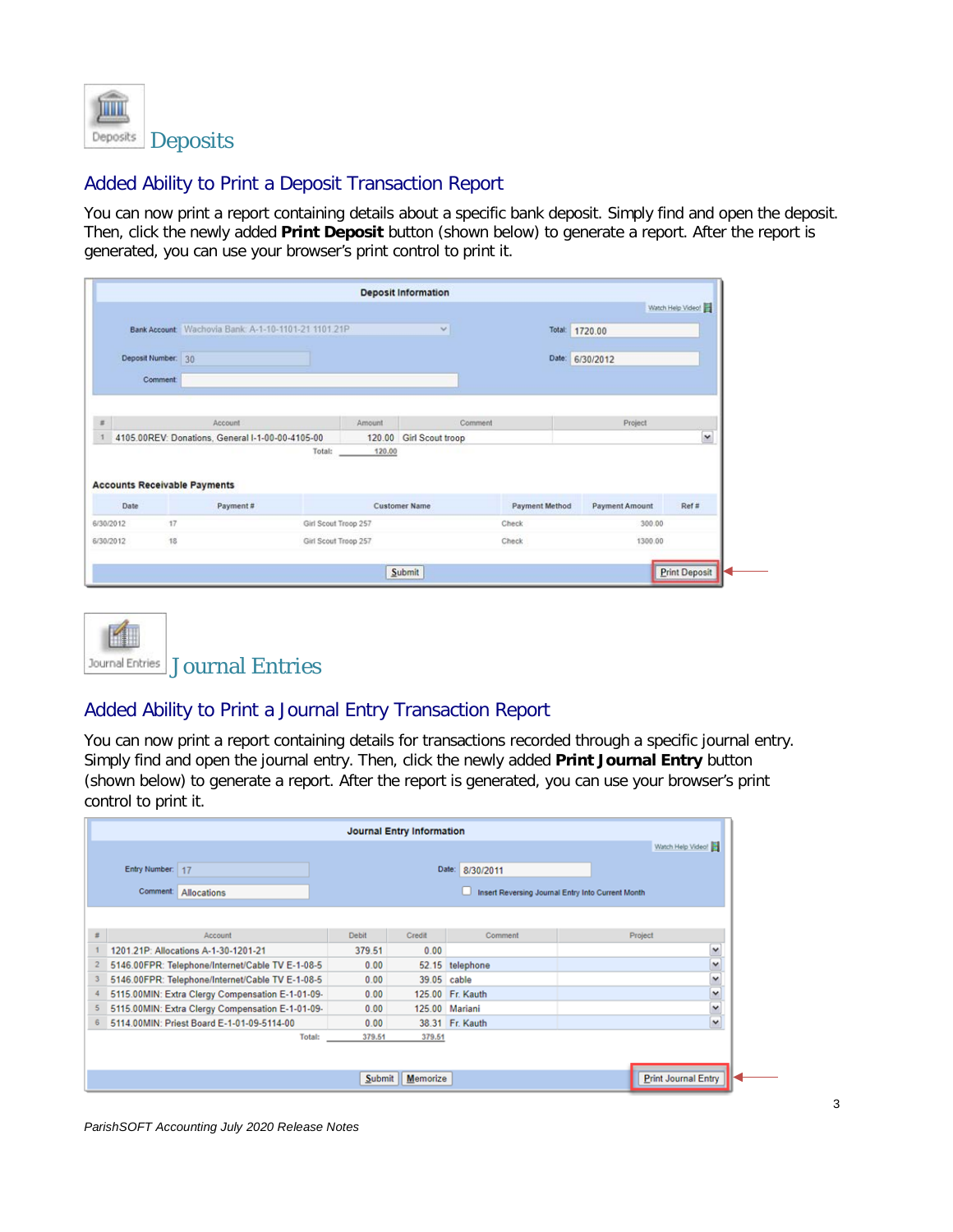

### Added Ability to Print a Credit Card Transaction Report

You can now print a report containing details for a selected credit card charge. Simply find and open the desired charge. Then, click the newly added **Print Credit Charge** button (shown below) to generate a report. After the report is generated, you can use your browser's print control to print it.

|                            |                                                                                                  |          | <b>Charge Information</b>                   | Watch Help Video!   |        |
|----------------------------|--------------------------------------------------------------------------------------------------|----------|---------------------------------------------|---------------------|--------|
|                            | Account Credit Card Payable - General: L-2-50-2102-00 2102.00S                                   |          | $\mathcal{A}$                               |                     |        |
|                            |                                                                                                  |          |                                             |                     |        |
| Charge Number: 28          |                                                                                                  |          |                                             | Date: 8/8/2011      |        |
| Vendor: Lowe's Home Center |                                                                                                  | $\sim$   |                                             | Authorization: Ryan |        |
|                            | Lowe's Home Center                                                                               | ٠        |                                             |                     |        |
|                            |                                                                                                  |          |                                             |                     |        |
| Comment                    |                                                                                                  | $\omega$ |                                             |                     |        |
|                            |                                                                                                  |          |                                             |                     |        |
|                            |                                                                                                  |          |                                             |                     |        |
|                            | Account Restriction: Without Donor Restrictions<br>SE.<br>Account                                | Amount   | Associated Journal Entry Number:<br>Comment | Project             |        |
|                            |                                                                                                  | 63.27    |                                             |                     |        |
|                            | 5137.00SCF: Bldg Repairs, Maint & Imprymts E-2-13-8<br>1210 22S: 4.75% State Rate A-2-30-1210-22 |          |                                             |                     | ×      |
|                            |                                                                                                  |          | 3.00 63.27                                  |                     | Y<br>v |
|                            | 1210.21S: 2% County Rate A-2-30-1210-21<br>Total:                                                | 67.54    | 1.27 63.27                                  |                     |        |



## Added Ability to Print a Bank Reconciliation Report

You can now print a report that shows the transactions and balances on reconciled bank statement. Simply find and open the desired bank statement. Then, click the newly added **Print Reconciliation** button (shown below) to generate a report. After the report is generated, you can use your browser's print control to print it.

|              | <b>Statement Date:</b><br>7/29/2011 | 41827.48                              |        | Balance:    |         | <b>Bank Account: EDF General</b> |                         |
|--------------|-------------------------------------|---------------------------------------|--------|-------------|---------|----------------------------------|-------------------------|
| $\checkmark$ | Sort List By: Type                  |                                       |        |             |         |                                  |                         |
| 1,888.56     | <b>Cleared Checks</b>               | Vendor/Employee/Comment               | Amount | <b>Date</b> | Cleared | Number                           | Type                    |
|              |                                     | <b>Catholic Conference Center</b>     | 62.10  | 7/1/2011    | n       | 1650                             | Check                   |
| 325.00       | <b>Cleared Deposits</b>             | <b>Fleming Allaire</b>                | 54.95  | 7/1/2011    | n       | 1653                             | Check                   |
| 0.00         | Cleared Other                       | Bonnie Scothorn                       | 30.00  | 7/1/2011    | o       | 1747                             | Check                   |
|              |                                     | Mike Kerr                             | 250.00 | 7/1/2011    | O       | 1908                             | Check                   |
| 43002.41     | <b>Ending Balance</b>               | <b>Bridget Eckerd</b>                 | 350.06 | 7/1/2011    | Z       | 2007                             | Check                   |
|              | Outstanding Checks -                | <b>Bridget Eckerd</b>                 | 44.00  | 7/1/2011    | Z       | 2008                             | Check                   |
| 1,249.93     |                                     | 1494.50 Asheville Communications Inc. |        | 7/25/2011   | Z       | 2010                             | Check                   |
| 0.00         | Outstanding Deposits +              | 852.88 Office Environments            |        | 7/27/2011   | n       | 2011                             | Check                   |
| 0.00         | Outstanding Other +                 |                                       | 325.00 | 7/18/2011   | Z       | $\overline{2}$                   | <sup>9</sup> Deposit    |
| 41.752.48    | <b>Reconciled Balance</b>           |                                       |        |             |         |                                  | Deselect All Select All |
| 41,827.48    | <b>System Balance</b>               |                                       |        |             |         |                                  |                         |
| $-75.00$     | <b>Difference</b>                   |                                       |        |             |         |                                  |                         |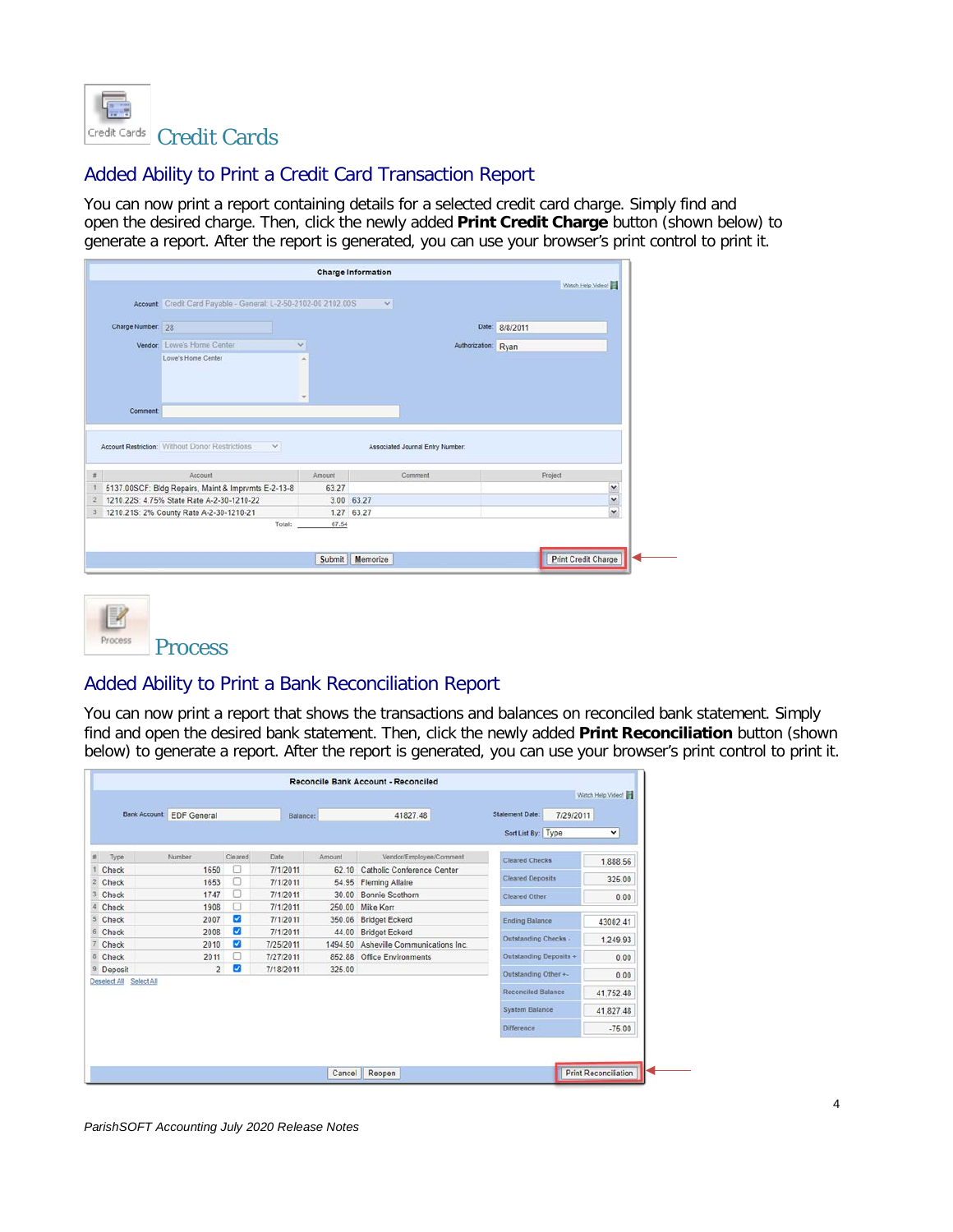### Added Ability to Print a Credit Card Reconciliation Report

You can now print a report containing transaction details for a selected credit card statement. Simply find and open the desired statement. Then, click the newly added **Print Reconciliation** button (shown below) to generate a report. After generating the report, you can use your browser's print control to print it.

| <b>Reconcile Credit Card Account</b> |                              |                |                  |                        |         |          |                                                  |     |  |
|--------------------------------------|------------------------------|----------------|------------------|------------------------|---------|----------|--------------------------------------------------|-----|--|
| Watch Help Video!                    |                              |                |                  |                        |         |          |                                                  |     |  |
|                                      | Statement Date:<br>8/19/2015 | 635.00         | Balance:         |                        |         |          | Credit Card Account: Credit Card Payable - Alpha |     |  |
| $\checkmark$                         | Sort List By: Type           |                |                  |                        |         |          |                                                  |     |  |
| 0.00                                 | Cleared Charges              | Vendor/Comment | Amount           | Date                   | Cleared | Number   | Type                                             | $H$ |  |
| 0.00                                 | Cleared Checks               |                | 200.00<br>300.00 | 8/10/2012<br>8/10/2012 | □<br>O  | 23<br>23 | Journal<br>2 Journal                             |     |  |
| 0.00                                 | Cleared Other                |                | 10.00            | 8/10/2012              | O       | 23       | 3 Journal                                        |     |  |
|                                      |                              |                |                  |                        |         |          | Deselect All Select All                          |     |  |
| 35525.00                             | <b>Ending Balance</b>        |                |                  |                        |         |          |                                                  |     |  |
| 0.00                                 | Outstanding Charges +        |                |                  |                        |         |          |                                                  |     |  |
| 0.00                                 | Outstanding Checks -         |                |                  |                        |         |          |                                                  |     |  |
| 510.00                               | Outstanding Other +-         |                |                  |                        |         |          |                                                  |     |  |
| 36.035.00                            | <b>Reconciled Balance</b>    |                |                  |                        |         |          |                                                  |     |  |
| 635.00                               | <b>System Balance</b>        |                |                  |                        |         |          |                                                  |     |  |
|                                      |                              |                |                  |                        |         |          |                                                  |     |  |

### Sort Options Added to Reconcile Credit Card Account Page

While working to reconcile the billing statement for a credit card, you can now quickly locate a transaction by sorting the list on a specific column. Simply find and open the statement. Then, select the desired column from the newly added **Sort List By** dropdown list (shown below) to display transactions in order by type, transaction number, date, amount, or vendor/comment. This feature is especially useful when you have a large number of transactions and you want to reconcile, for example, all transactions on a given date as a single task.

|      |                      |                             |         |           |          | <b>Reconcile Credit Card Account</b> |                                                  |
|------|----------------------|-----------------------------|---------|-----------|----------|--------------------------------------|--------------------------------------------------|
|      |                      |                             |         |           |          |                                      | Watch Help Video!                                |
|      | Credit Card Account: | Credit Card Payable - Alpha |         |           | Balance: | 635.00                               | Statement Date:<br>8/19/2015                     |
|      |                      |                             |         |           |          |                                      | $\check{ }$<br>Sort List By: Type<br><b>Type</b> |
| $\#$ | Type                 | Number                      | Cleared | Date      | Amount   | Vendor/Comment                       | Number<br><b>Cleared Chai</b><br>Date            |
|      | Journal              | 23                          | ◡       | 8/10/2012 | 200.00   |                                      | Cleared Chel Amount                              |
|      | Journal              | 23                          | L<br>-  | 8/10/2012 | 300.00   |                                      | Vendor/Comment                                   |

Payroll



### IRS Form 941 Updated

We updated Form 941, Employer's Quarterly Federal Tax Return, to accommodate changes made by the IRS for 2020 second quarter reporting.